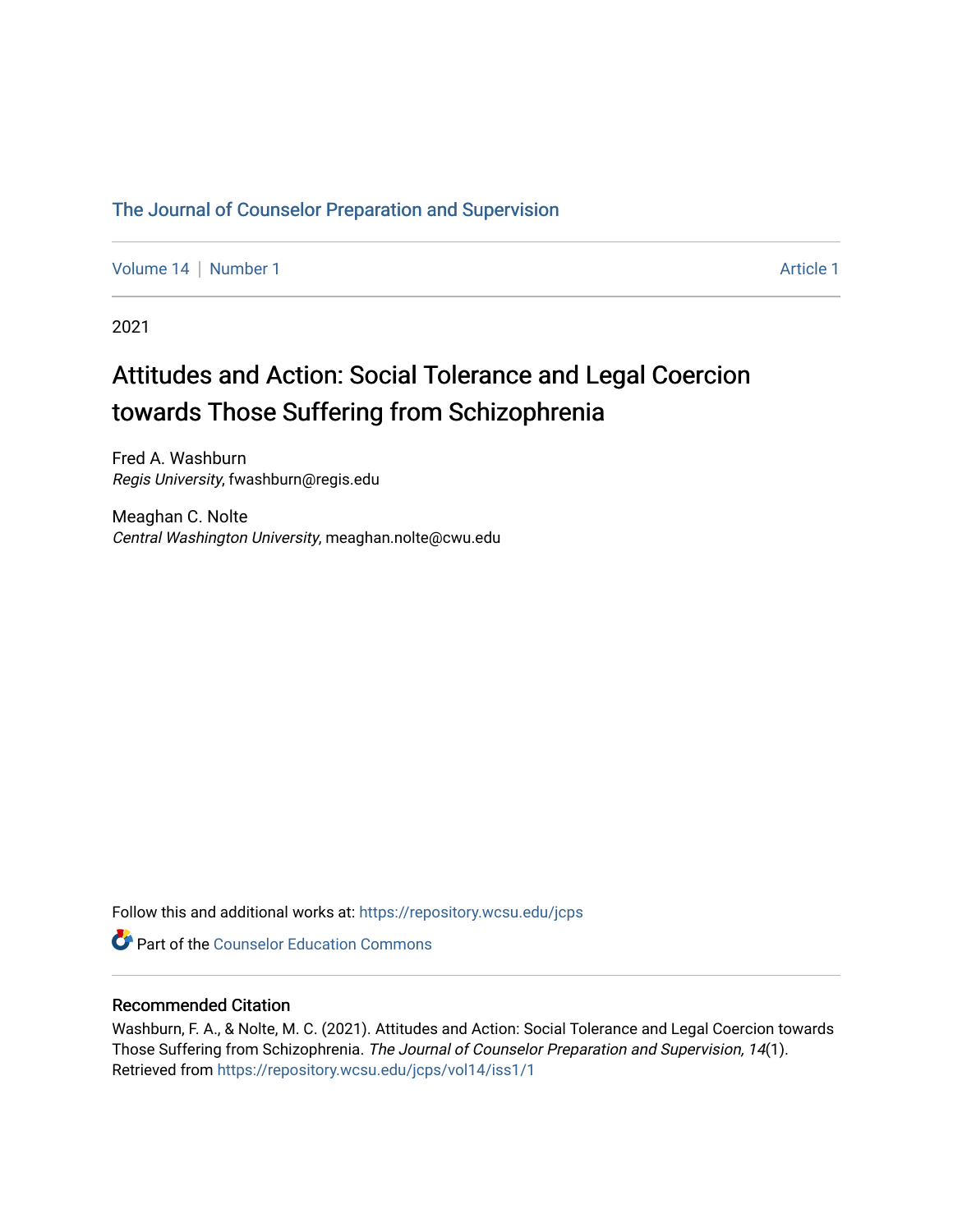# Attitudes and Action: Social Tolerance and Legal Coercion towards Those Suffering from Schizophrenia

# Abstract

This study examines stigma towards those suffering from schizophrenia on two levels: social tolerance and support for legal coercion. Recent research has found that counselors are more tolerant towards those suffering from schizophrenia than the general population (Smith & Cashwell, 2010; Smith & Cashwell, 2011; Crowe & Averett, 2015; Crowe et al., 2016). These studies have not examined support for legal coercion. Findings from this study indicate that counseling students have greater levels of social tolerance than undergraduates in other educational programs, there were no differences in social tolerance for counseling students when compared to other graduate students. No significant difference was found between groups in support for legal coercion. The authors examine results through humanistic and social justice lenses.

# Keywords

Social Justice, Tolerance, Schizophrenia, Counselor Training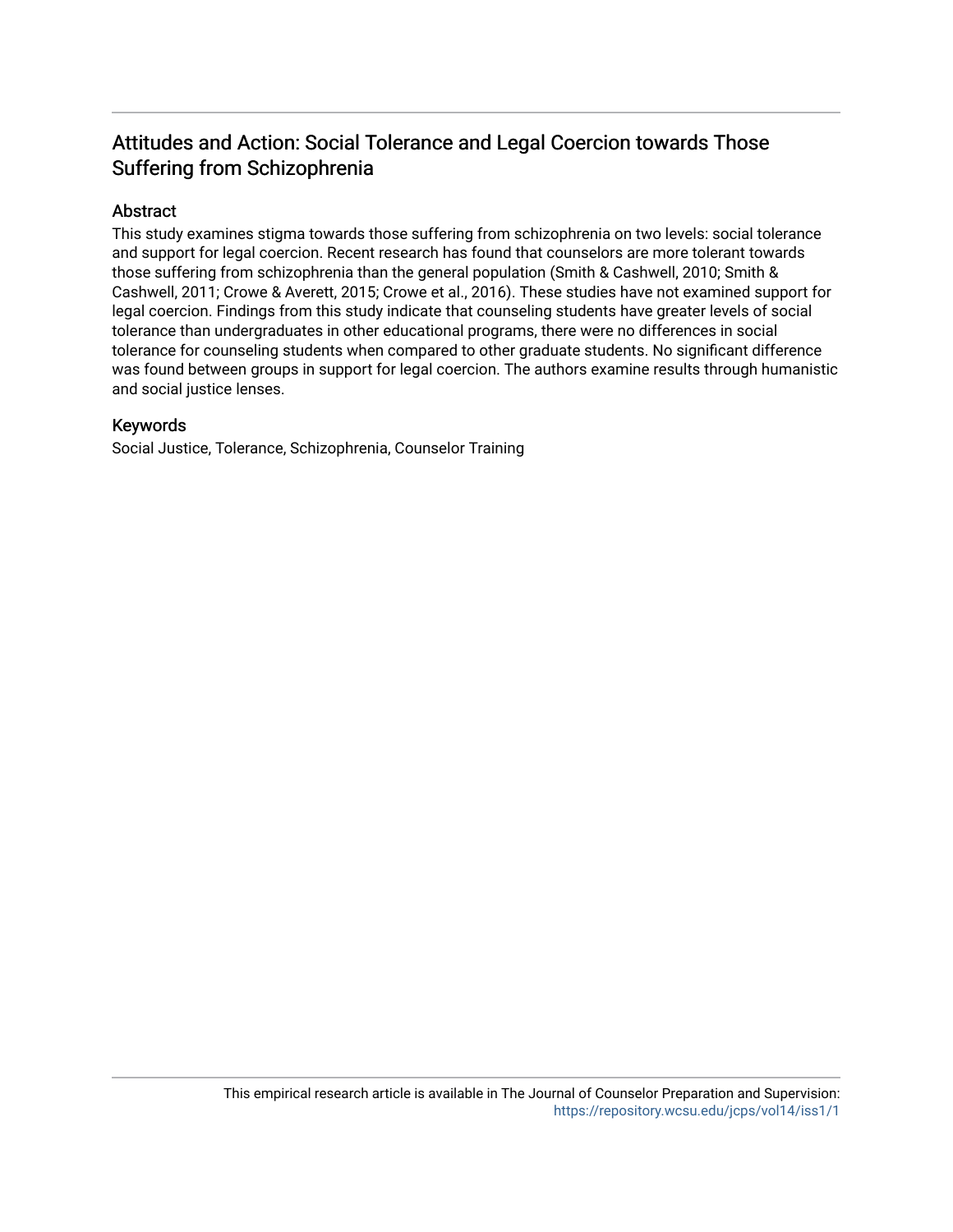Stigma represents inequitable treatment including the removal of resources and opportunities based on a particular circumstance, quality, or personal trait. Research focuses on the process of stigmatization, as external labels are internalized becoming negative beliefs (Finlay et al, 2001; Gray, 2002). For the *stigmatizer,* it is an effective defense mechanism against a psychological threat (Yang et al., 2007). For the *stigmatized,* it can intensify experiences that life is dangerous, uncertain, and influence their beliefs about themselves (self-stigma; Yang et al. 2007). Research links stigma towards those suffering from mental health problems with greater difficulty finding work and housing, (Corrigan et al., 2005; Seeman, 2005), rejection by friends and family (Gonzalez-Torres et al., 2007), and poor treatment outcomes (Fung & Tsang, 2008; Lysaker et al., 2008; Norman et al., 2008). Stigma represents the reduction of a human to a label. In opposition to stigma is humanism, espousing the ideal of human irreducibility (Matson, 1971) and social justice advocacy. Perepiczka & Scholl  $(2012)$  refer to humanism as the "heart and conscience of the counseling profession" (p. 7). As such, counselors and counselor educators, who fundamentally believe in the inherent holism of all people, stand in opposition to stigma.

Humanistic philosophy fundamentally focuses on the dignity and value of all humans. While social justice is the action based on those humanistic ideals; the goal is to provide individuals and groups' equitable access to treatment, resources, and opportunities (Chung & Bemak, 2012). Counselors for Social Justice (CSJ), an official division of the American Counseling Association (ACA) highlighted the multifaceted and action-oriented nature of social justice that addresses distributive justice, individual empowerment, confrontation of injustice, and confrontation of the systems of power and privilege (CSJ, n.d.; "What is social justice in counseling?", 2003). Humanism, therefore, offers counselors the philosophical underpinnings, while social justice provides the action-focused orientation fundamental in their work combatting mental health stigma.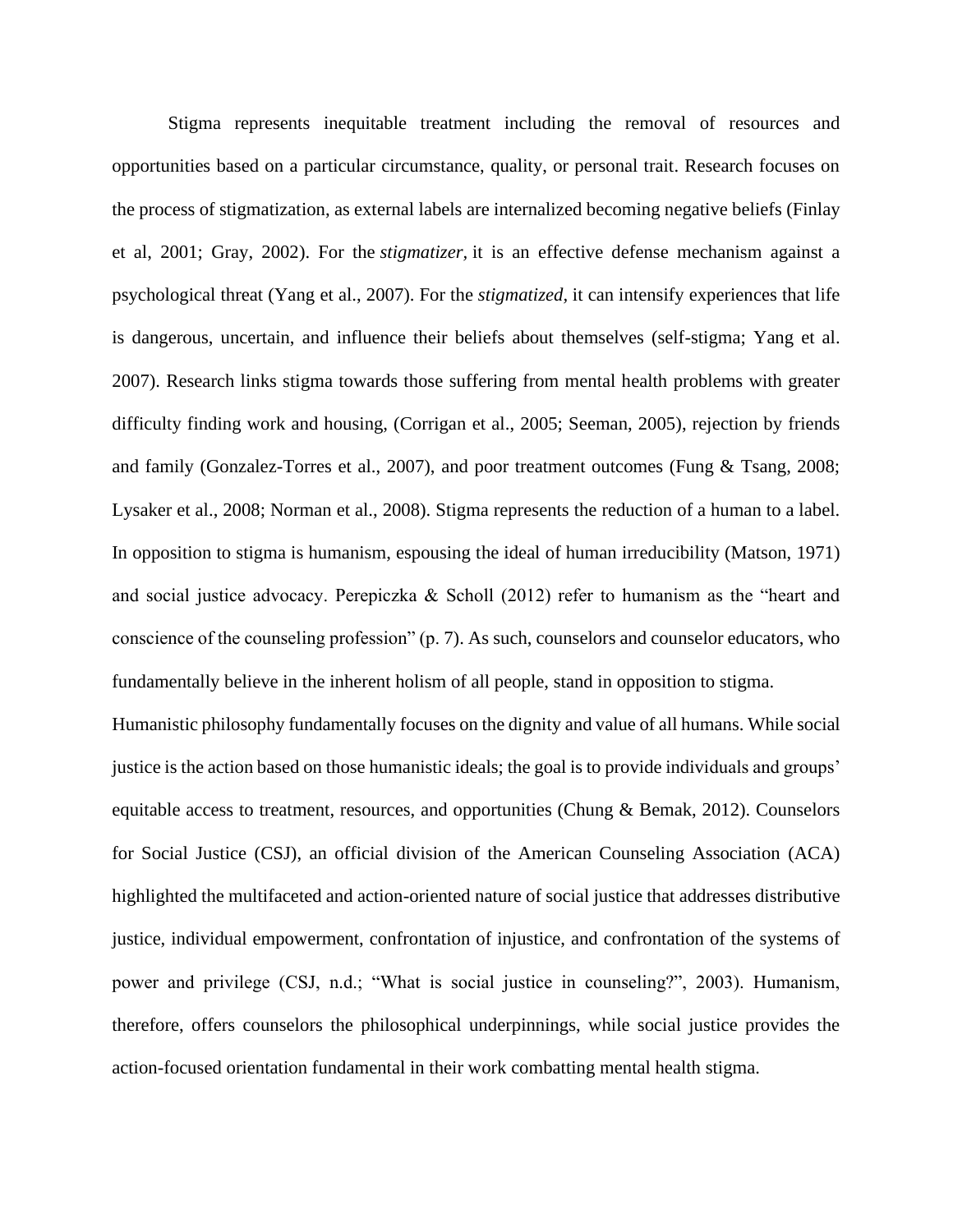Recent research on stigma amongst counselors found that counselors in training (CITs) and professional counselors hold fewer stigmatizing attitudes than the general population (Crowe & Averett, 2015; Crowe et al., 2016; Smith & Cashwell, 2010, 2011). These findings stand in contrast to those found in the other helping professions, where stigmatizing attitudes are not significantly different than the general population (Lauber et al., 2004; Lauber et al., 2006; Schulze, 2007; Whitley & Campbell, 2014). Crowe and Averett's (2015) qualitative analysis of mental health professionals' attitudes towards those suffering from mental illness indicate educational training plays an important role in decreasing stigma, highlighting the humanistic and social justice cores of counseling.

Counselor education has a unique focus on developing a person-centered understanding of clients (Zalaquett et al., 2008). This focus allows counselors and CITs to understand personal biases and work through potentially stigmatizing attitudes. Processing personal bias and developing new attitudes, beliefs, knowledge, and skills of various cultural groups is a hallmark of the counseling profession, often referred to as the fourth force in counseling (Pedersen, 1999). Multiculturalism and social justice further illuminate the importance of counselor self-awareness, understanding of client worldview, developing a counseling relationship, and developing advocacy interventions (Ratts et al., 2016). Previous research has explored CIT and counselor attitudes towards those suffering from mental illness and provides an important foundation for understanding the role of multicultural training (Crowe & Averett, 2015; Crowe at al., 2016; Smith & Cashwell 2010, 2011). What remains to be addressed in the counseling literature on mental health stigma is an examination of the relationship between attitudes and action. Action-based counseling falls under the fifth force in counseling, social justice (Ratts et al., 2004). The purpose of this article to examine the potential for CITs to support legal coercion for those suffering from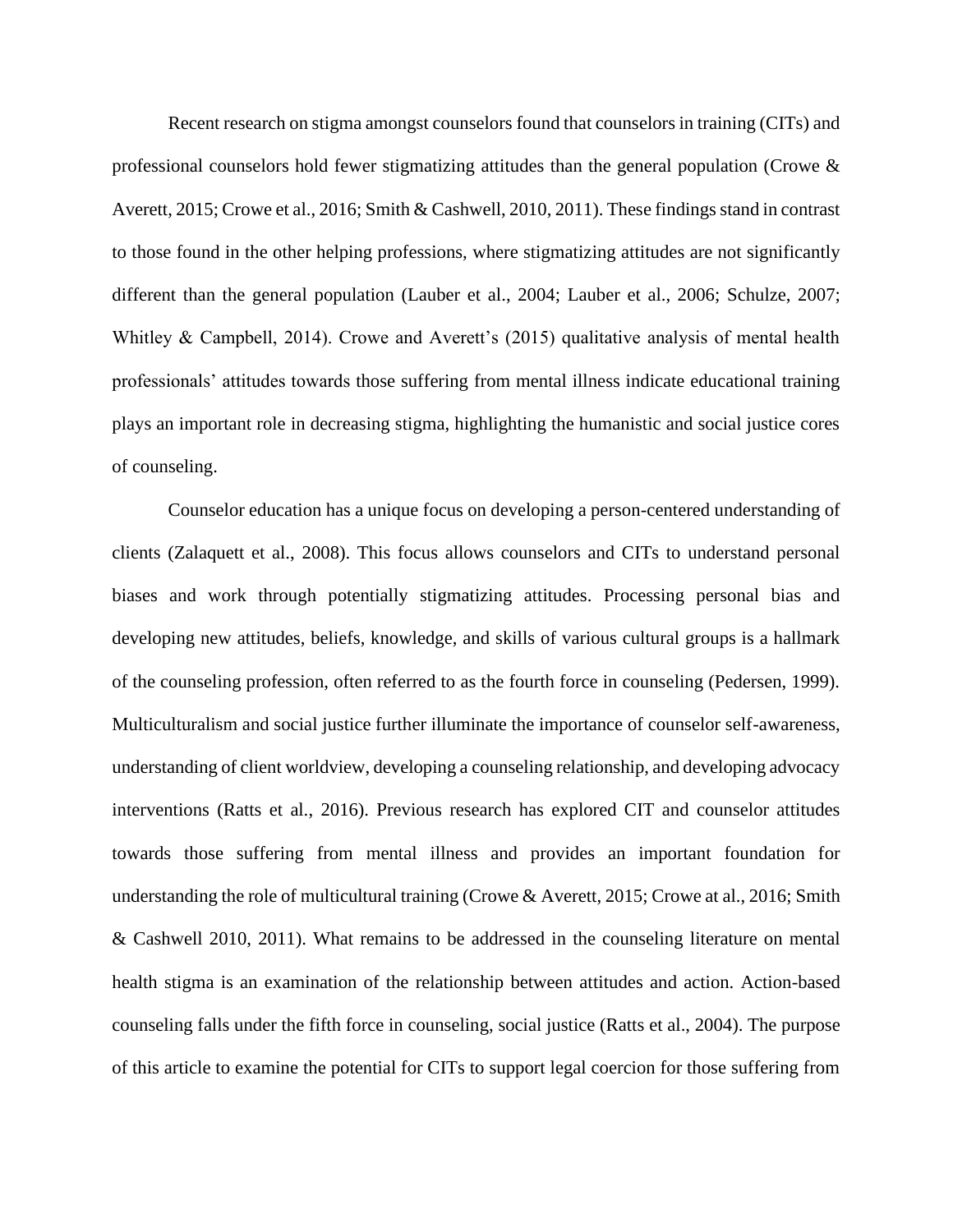schizophrenia. Legal coercion in this article is defined as mandated treatment, which is the most common form of coercion in counseling and accounts for 15-30% of all people receiving treatment for serious and pervasive mental illness (Bonnie & Monahan, 2005).

Clients receiving mandatory treatment for severe mental health diagnosis are at a higher risk of being the object of stigma. Foucault (1965) illustrates how stigmatizing attitudes towards those suffering from mental illness are long-held socially constructed culturally normative and heavily influenced by predominant social powers (e.g., religion and science) and utilized to maintain power structures. While stigma occurs on an interpersonal level, it is shaped by larger cultural norms. This framing of mental illness is clear in Pescodolido et al. (1996) and Schnittker's (2008) somewhat confounding results, with greater acceptance of a biological and genetic understanding of the illness and treatment comes a greater social distance from the person suffering from that illness. The specific research question is: Are there differences in stigmatizing attitudes (social tolerance) and actions (support for legal correction) across educational programs (graduate counseling, graduate non-counseling, and undergraduate)?

# **Methodology**

# **Design of Study**

This ex post-facto study was designed to assess differences in participants' social tolerance and support for legal coercion towards those suffering from schizophrenia. Participants were grouped according to their program of study (graduate counseling students, graduate students enrolled in other educational programs, and undergraduate students). All data were collected after IRB approval. This research followed the American Counseling Association's ethical guidelines (ACA, 2014).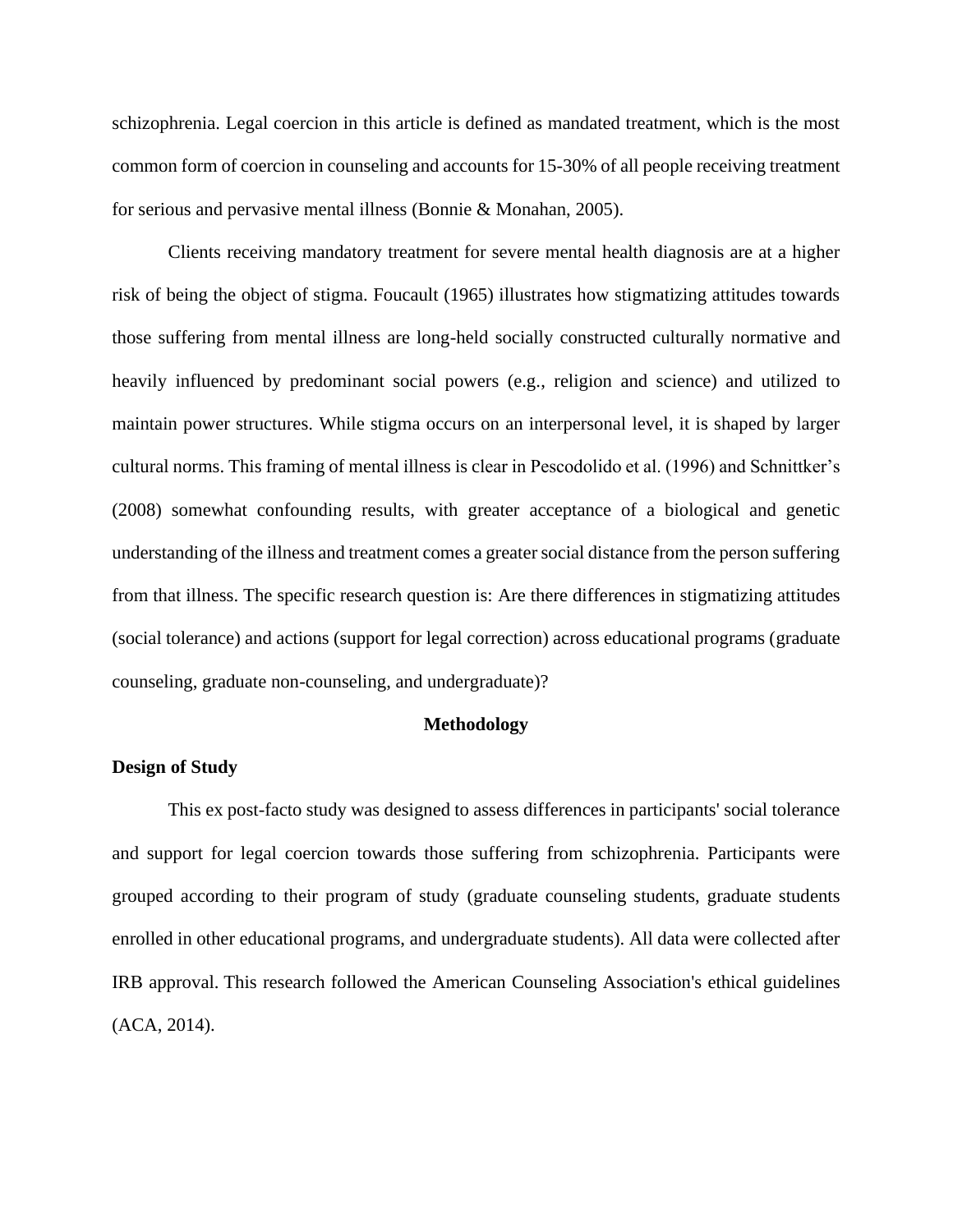Data analysis consisted of an analysis of covariance. Within the analysis, the dependent variable was stigma, the independent variable –educational program–had three levels (undergraduate student, master's level graduate student enrolled in a counseling program, and master's level graduate student enrolled not enrolled in a counseling program). Follow-up tests were run to test for significant differences on the subscales (social tolerance and support for legal coercion) across educational levels. Knowing someone who suffers from schizophrenia was used as a covariate in the model to control for the effects of a historical relationship among the participants.

# **Participants**

Participants were graduate and undergraduate students enrolled in programs at a mid-sized university and collected via convenience sampling using a university-wide online researchrecruiting platform. A total of 150 students logged into the study, 135 accepted to participate in the study, and 118 completed the study. Of the eligible participants, 79% completed the study and 87% of the participants who began the study finished it.

Forty-seven participants were female, 59 were male, and 12 declined to identify their gender. Participants' ages ranged from 17 to over 40 years old, with the majority (70.7%) between the ages of 21-25. Eighty participants identified as Caucasian, 14 as African American, 2 as Asian, 2 as Latinx, and 20 participants declined to share their racial/ethnic background.

Of the 118 participants, 22 (18.5%) were students enrolled in a master's level counseling program, 74 (63%) were undergraduate students and 22 (18.5%) were master's level students enrolled in another educational program.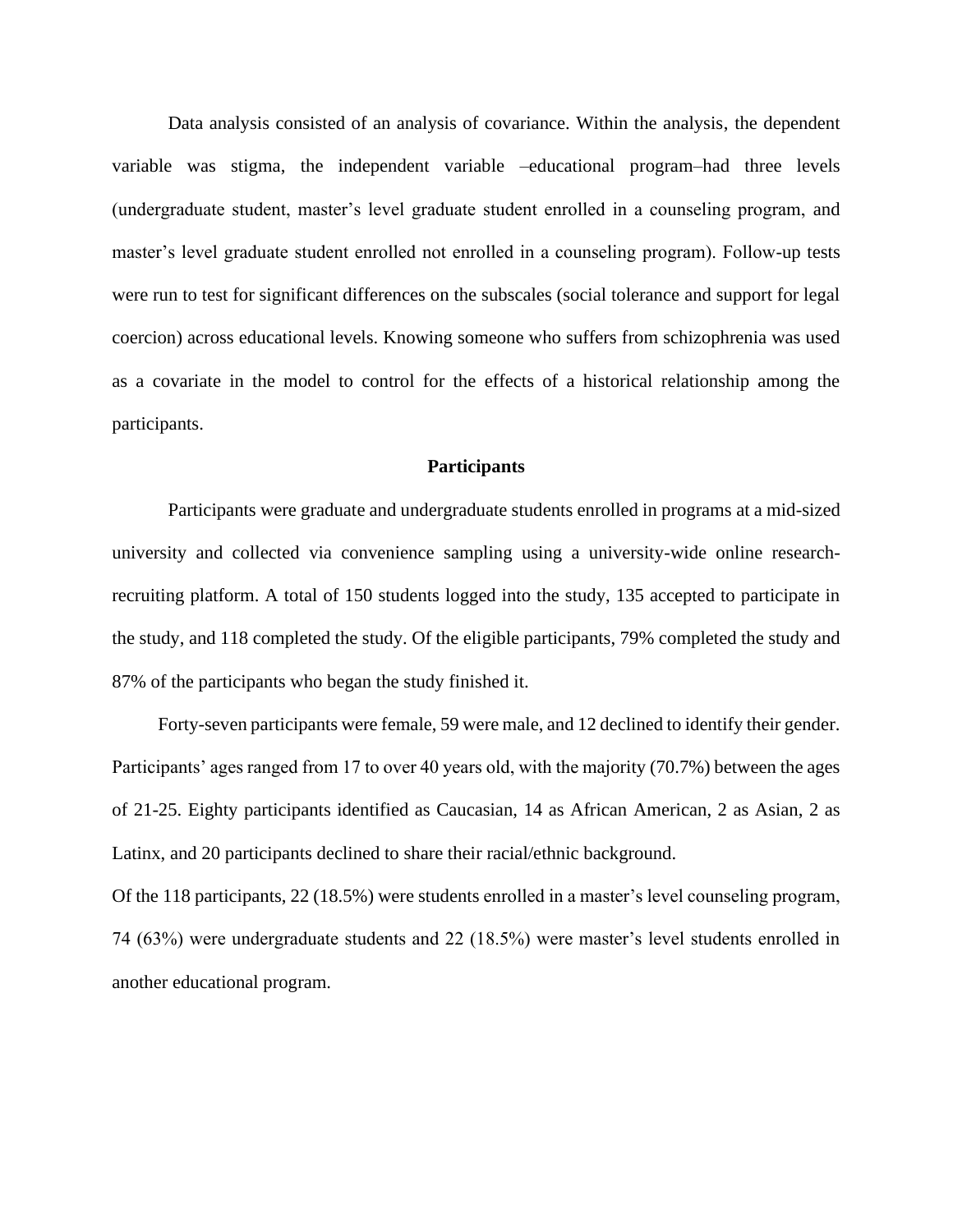# **Instruments**

Pescosolido et al. (1996) developed the social tolerance and support for legal coercion scale. The scale is a seven-point Likert-type scale with one being definitely unwilling and seven being definitely willing. The first six questions address social tolerance while the final three questions measure support for legal coercion. Higher scores for social tolerance indicate greater levels of tolerance while lower scores indicate less tolerance. Higher scores on support for legal coercion indicate greater support for legal coercion while lower scores indicate less support. Items on the support for legal coercion scale are reversed scored to compute the total score. Total scores for the social tolerance and support for legal coercion are the sum of the social tolerance scale and the reversed scores for the support for legal coercion scale. Total scores at or above 36 indicate tolerance. All participants completed the social tolerance and the support for legal coercion scale. Nordt et al. (2006) reported good reliability (Cronbach's  $\alpha = 0.82$ ) of the social tolerance and support for legal coercion scale for mental health professionals and for the general population (Cronbach's  $\alpha = 0.85$ ).

One written case vignette was used to mediate responses on the social tolerance and support for legal coercion scale. All participants were given the vignette before filling out the scale. The case vignette, developed by Pescosolido et al. (1996), described someone suffering from schizophrenia without specifying the diagnosis to help disguise the mental illness and collect data based on symptoms rather than diagnosis. The vignette was adapted so that the person described in the vignette would be considered a peer to the participants.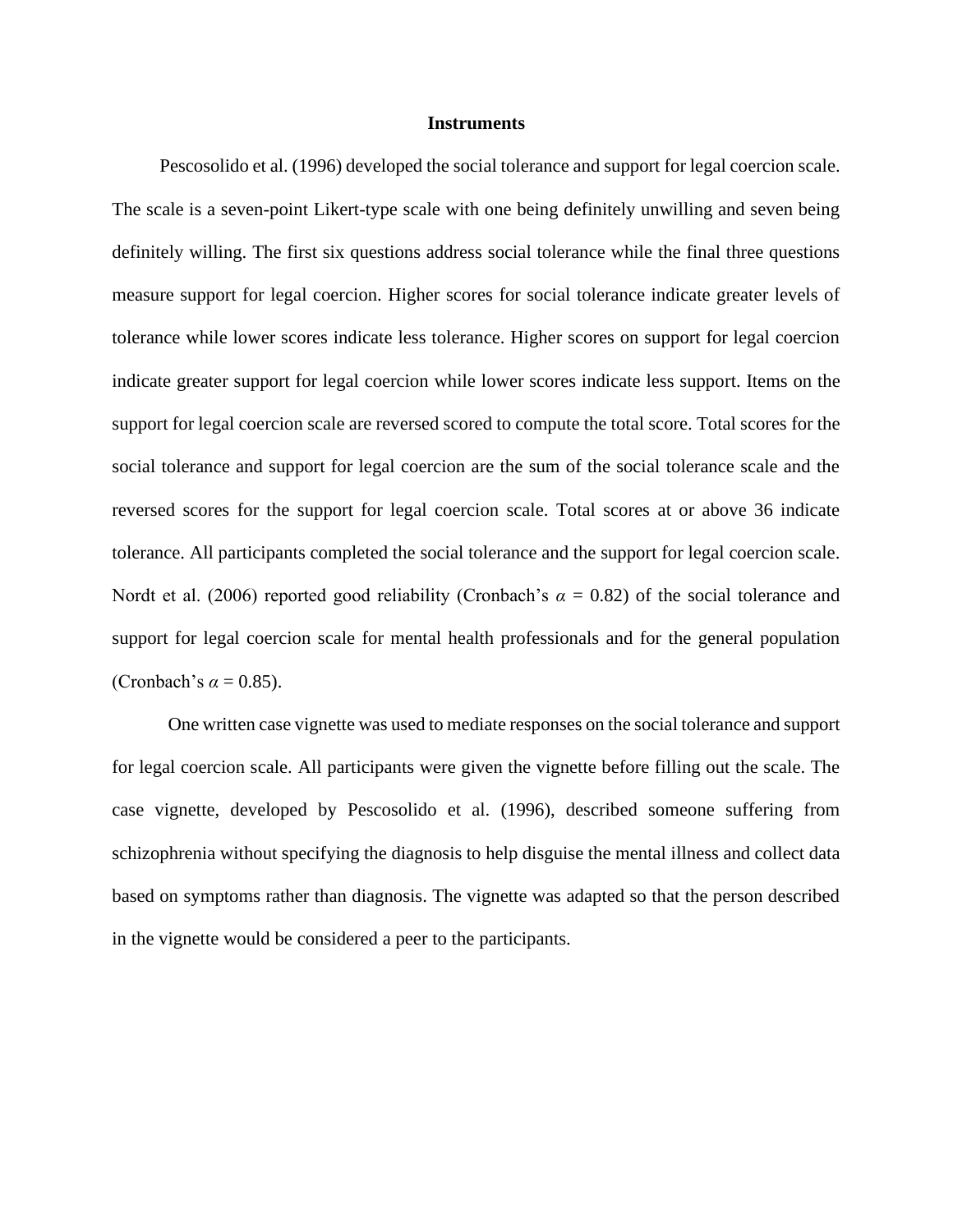# **Results**

# **Assumptive Tests**

Due to the small number of participants enrolled in the counseling and other graduate programs compared to the number of participants enrolled in undergraduate programs it was important to ensure that the assumptions of statistical analysis were met. A Kolmogorov-Smirnov test was used to test for the normality of the participants' distribution of scores. The Kolmogorov-Smirnov test demonstrated nonsignificant results for participants in the counseling program *D*(22)  $= .166$ ,  $p = .116$  and other graduate programs  $D(22) = .175$ ,  $p = .08$ . The Kolmogorov-Smirnov test demonstrated non-significant results for participants in undergraduate programs  $D(74) = .06$ ,  $p =$ .2. These results indicate a normal distribution for all groups. Other assumptions for the ANCOVA (missing data, outliers, homogeneity of variance and covariance, and homogeneity of regression slope) were also met.

# **ANCOVA Data**

#### *Covariate of the Total Score*

The covariate of knowing someone who suffers from schizophrenia was dummy coded for the ANCOVA analysis. Knowing someone suffering from schizophrenia was a significant covariate  $F(1,118) = 5.55$ ,  $p = .020$ ,  $= .046$ ) in the total score.

#### *Mean data for the ANCOVA*

Mean scores for the total score for the total scale showed counseling students with a higher total mean ( $M = 40.95$ ) and a lower standard deviation ( $SD = 6.64$ ) than participants enrolled in another graduate educational programs ( $M = 37.32$ ,  $SD = 6.94$ ) and undergraduate students ( $M =$ 33.12, *SD* = 9.08). The mean for the counseling and other graduate student participants fell above the cut-off of 36 and indicate low levels of stigma. The mean for undergraduate participants fell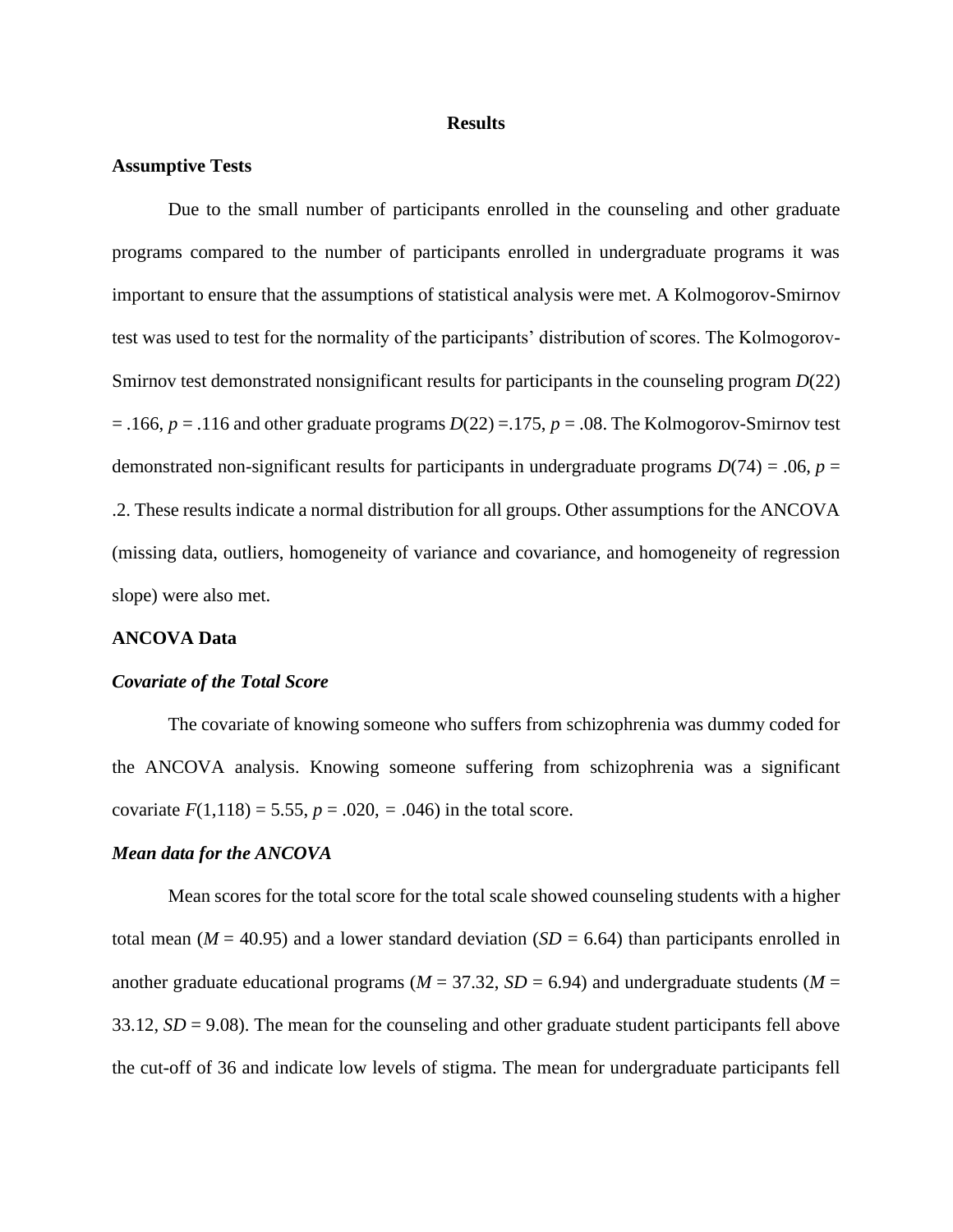below the cut-off of 36 and indicated high levels of stigma. The total mean for all groups ( $M =$ 35.36,  $SD = 8.82$ ) also indicated high levels of stigma.

**Analysis of Covariance***.* The ANCOVA demonstrated a significant difference between program types in total scores  $F(2,114) = 5.43$ ,  $p = .006$ ,  $= .087$ ,  $d = .84$ ). The program of study accounted for 8.4% of the differences in total scale scores. A post hoc power analysis showed a large effect size for the results (Cohen, 1969). Because the overall ANVOCA was significant, an analysis was also run to test for significance on the two sub-scales (support for legal coercion and social tolerance).

Table 1

*Analysis of Covariance of Total Scores and Subscales* 

| Program            | $\boldsymbol{F}$ | df             | Error df | $\boldsymbol{p}$ | $\eta_p^2$ | $\overline{d}$ |
|--------------------|------------------|----------------|----------|------------------|------------|----------------|
| Total score        | 5.43             | $\overline{2}$ | 114      | .006             | .087       | .84            |
| Legal coercion 1.5 |                  | 2              | 114      | .228             | .025       | .31            |
| subscale           |                  |                |          |                  |            |                |
| Tolerance          | 5.5              | 2              | 114      | .005             | .088       | .84            |
| subscale           |                  |                |          |                  |            |                |

# *Means on the Support for Legal Coercion Sub-Scale*

Mean scores for the support for legal coercion subscale show counseling students with a higher mean ( $M = 12.59$ ) and a lower standard deviation ( $SD = 4$ ) than participants enrolled in another graduate program ( $M = 12.18$ ,  $SD = 5.08$ ) and undergraduate students ( $M = 10.54$ ,  $SD = 10.54$ 4.4). The total mean and standard deviation for all groups was  $(M = 11.23, SD = 4.51)$ .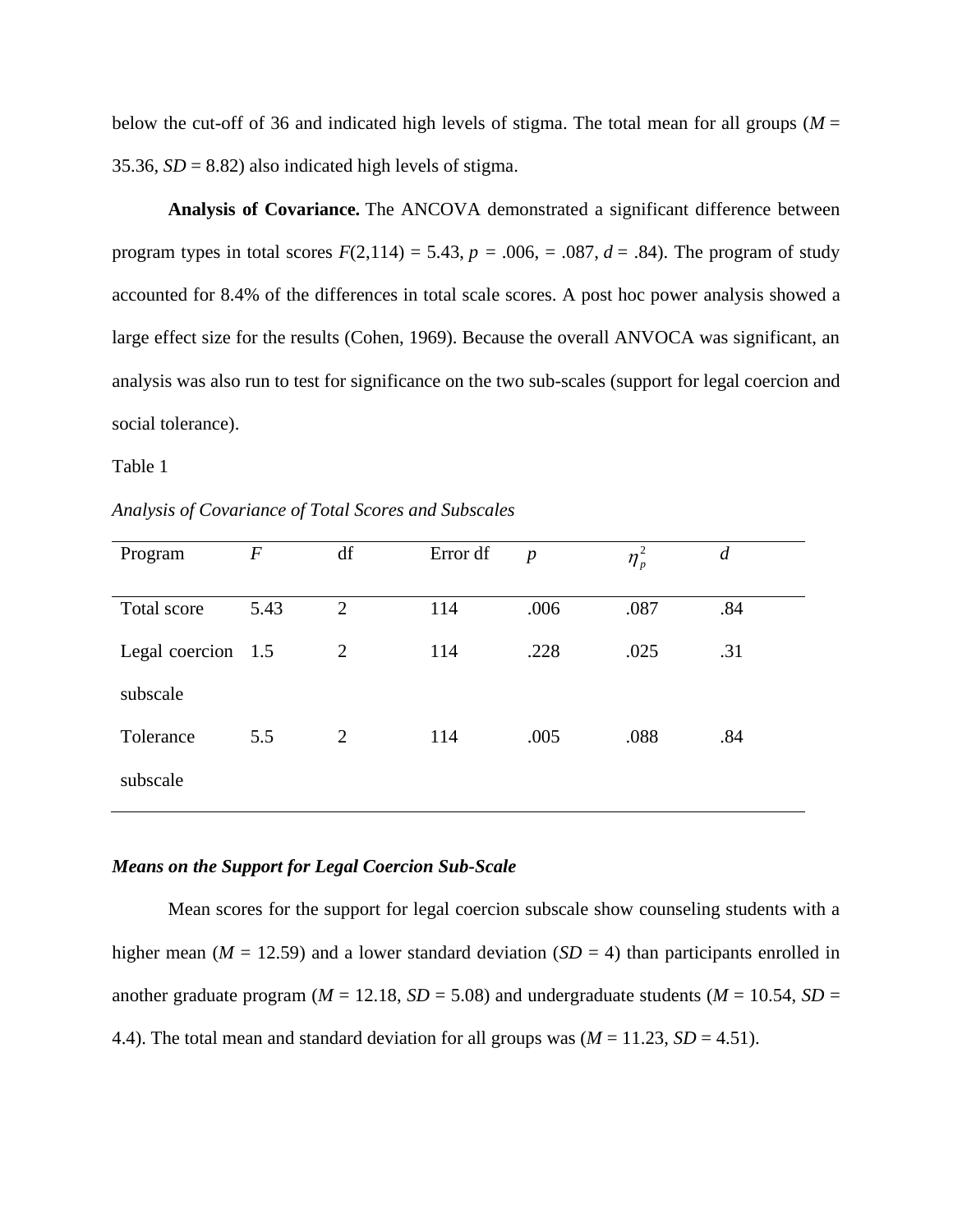**Analysis of Covariance**. The ANCOVA (Table 1) demonstrated a non-significant difference between groups in the support for legal coercion sub-scale scores  $F(2,114) = 1.5$ ,  $p =$  $.228$ ,  $= .026$ ,  $d = .31$ ). The program of study accounted for 0.4% of the differences in total scale scores. A post hoc power analysis showed a small effect size for the results (Cohen, 1969).

Means on the Tolerance Sub-Scale. Mean scores for the tolerance subscale show counseling students with a higher mean ( $M = 28.36$ ) and a higher standard deviation ( $SD = 6.07$ ) than participants enrolled in another graduate program ( $M = 25.15$ ,  $SD = 4.7$ ). Counseling students also had a higher mean and lower standard deviation than undergraduate students ( $M = 24.13$ ,  $SD =$ 6.52). The total mean and standard deviation for all groups is  $(M = 24.13, SD = 6.5)$ . Mean scores indicate that counseling students have higher levels of tolerance than counterparts in other programs.

**Analysis of Covariance**. The ANCOVA (Table 1) demonstrated a significant difference between groups in the social tolerance subscale sub-scale scores  $F(2,114) = 5.5$ ,  $p = .005$ ,  $= .088$ ,  $d = 0.84$ . The program of study accounted for 8.8% of the differences in total scale scores. A post hoc power analysis showed a large effect size for the results (Cohen, 1969).

#### **Discussion**

These results confirm, in part, other empirical findings comparing counselors' tolerance levels to tolerance levels of non-counselors (Crowe & Averett, 2015; Crowe et al., 2016; Smith & Cashwell, 2010, 2011). Counseling students, in this study, scored significantly lower on total stigma than undergraduate students. A unique contribution of this study demonstrated that these lower stigma scores are mitigated by education. There was no significant difference between master's level counseling students and other students enrolled in different graduate programs. Indicating that for total stigma higher levels of education play an important mitigating role.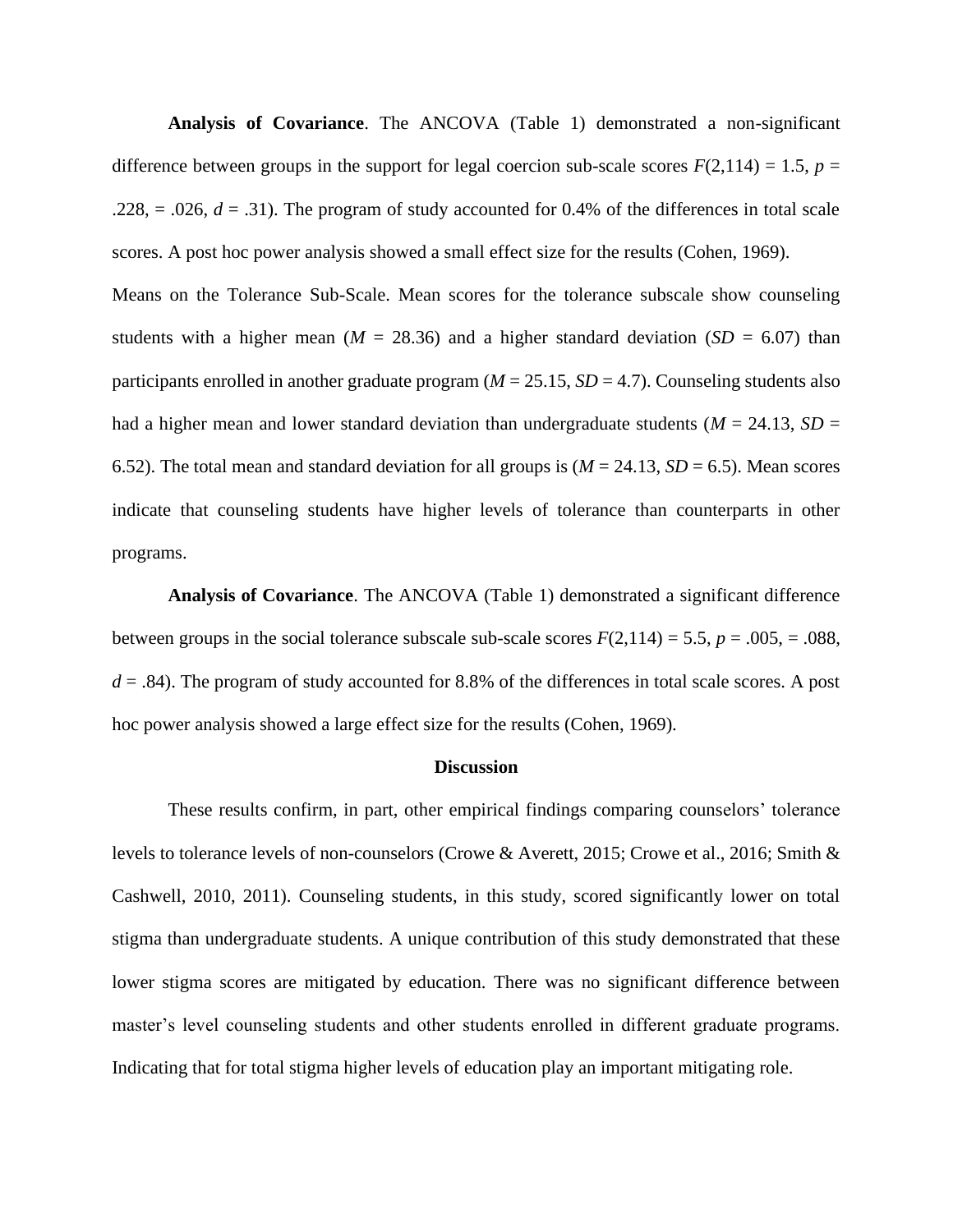Follow-up tests showed that counseling students scored significantly higher when compared to both undergraduates and other graduate students on levels of social tolerance. Counseling education's focus on multiculturalism, humanism, and social justice has provided dividends in greater levels of tolerance to those suffering from schizophrenia. Other mental healthrelated professions have not shown the same levels of tolerance when compared to the general public (Lauber et al., 2004; Lauber et al., 2006; Schulze, 2007; Whitley & Campbell, 2014). Studies, including the present study, examining counseling students or counselors' levels of tolerance are unique in their findings of significant differences (Crowe & Averett, 2015; Crowe et al., 2016; Smith & Cashwell, 2010, 2011). These findings should be celebrated and enhanced as the counseling profession moves forward as a leader in social justice.

Levels of support for legal coercion are not significantly different between counseling students and students enrolled in either undergraduate studies or other graduate programs. These results point to important implications for counselor educators and practicing counselors.

One direction to examine as the counseling field progresses is increasing the role of social justice for those suffering from mental illness in counseling programs, beginning with accreditation standards. An examination of the Council for Accreditation of Counseling and Related Educational Programs (CACREP) 2016 Standards (CACREP, 2015) shows a distinct divide between people living with serious mental illness and other multicultural groups. With mental illness, students have a foundation of psychological assessments and tests, which measure mental illness and highlight the biological and psychological etiology of mental illnesses. The end goal of this training is to enable students to diagnose and then reduce the biological or psychological symptoms, which create mental illness. This standpoint, however, exacerbates the problem of stigma, by focusing on alleviating symptoms to reduce stigma (Corrigan et al., 2005).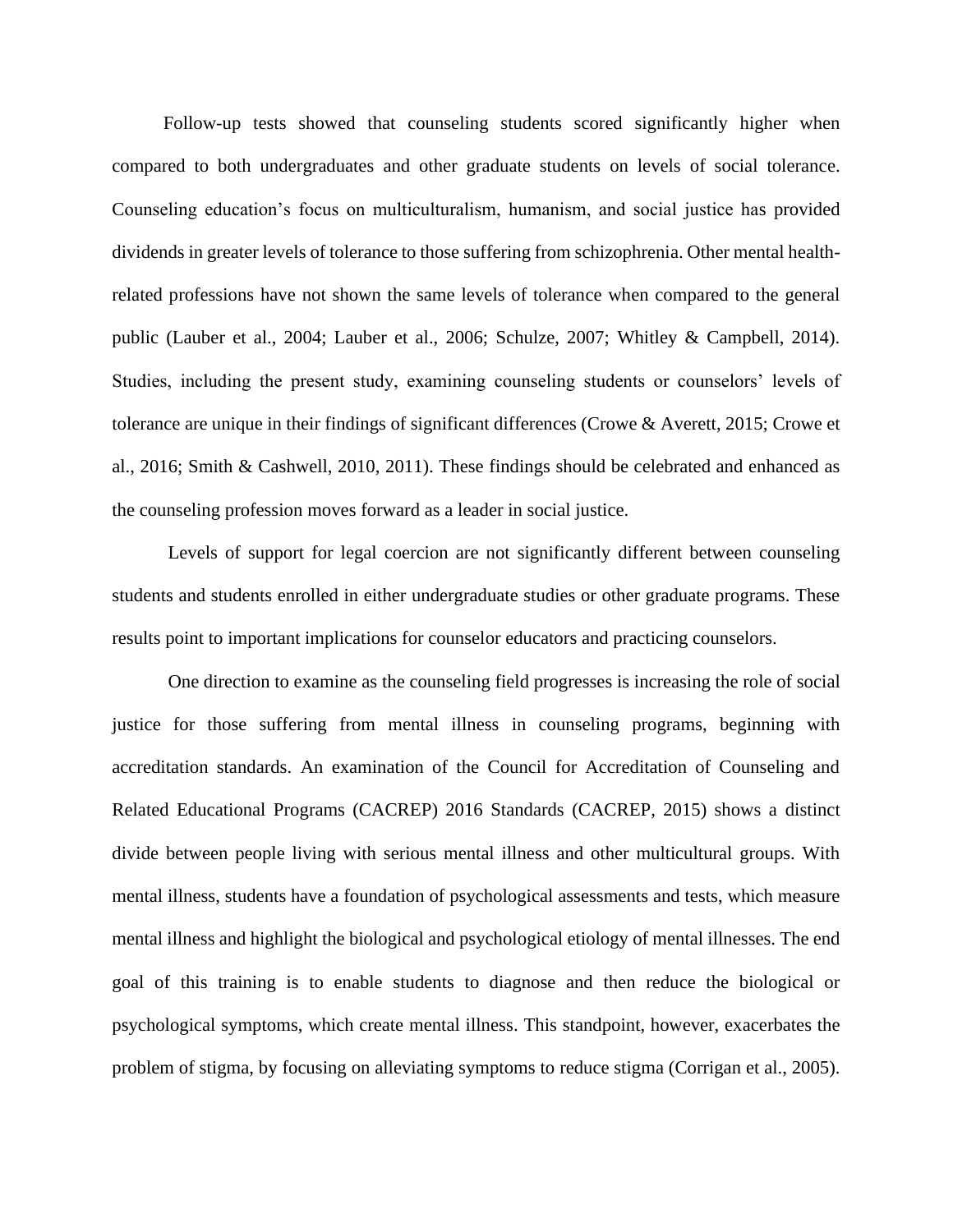With no other cultural group are students trained to ameliorate the symptoms of being a member of that group.

The difference lies in the contrast between diagnosis and social justice. Diagnosis entails imposing a pre-conceived standard of clinical judgment whereas humanism focuses on the intrinsic value of all people, and their inherent ability to be agents in their own lives. Social justice also encourages the suspension of pre-conceived dominant cultural values and highlights empowerment. The question remains, how can counselor educators effectively teach mental health diagnostics while respecting and empowering those who suffer from mental illness as a distinct cultural group, allowing that group the affordances allowed to other cultural groups; agency, dignity, and distinct identity.

On the surface, the task of stigma reduction for persons suffering from schizophrenia may be unreachable. Bio-medical models (Phelan et al., 2008), and education (Schomerus & Angermeyer, 2008) are insufficient to reduce stigma, in part because they highlight the importance of symptom reduction as a means of stigma reduction, rather than focusing on empowerment. However, all these methods can be grouped into what Foucault (1965) referred to as "theoretical unity" and are thus unable to capture the "torn presence" of schizophrenia (p. 164).

# **Implications**

Stigma operates from two converging levels: individually it manifests as fear and assumptions about individuals suffering from mental illness, socially it manifests as collectively perpetuated myths about people with severe mental illnesses (e.g. people with mental illnesses are unpredictable and violent; Corrigan et al., 2005). Counselors must develop an understanding of the role of stigma on both these levels. Reflexivity is integral in this process. The current study indicates that counseling students retain stigmatizing attitudes, especially related to legal coercion,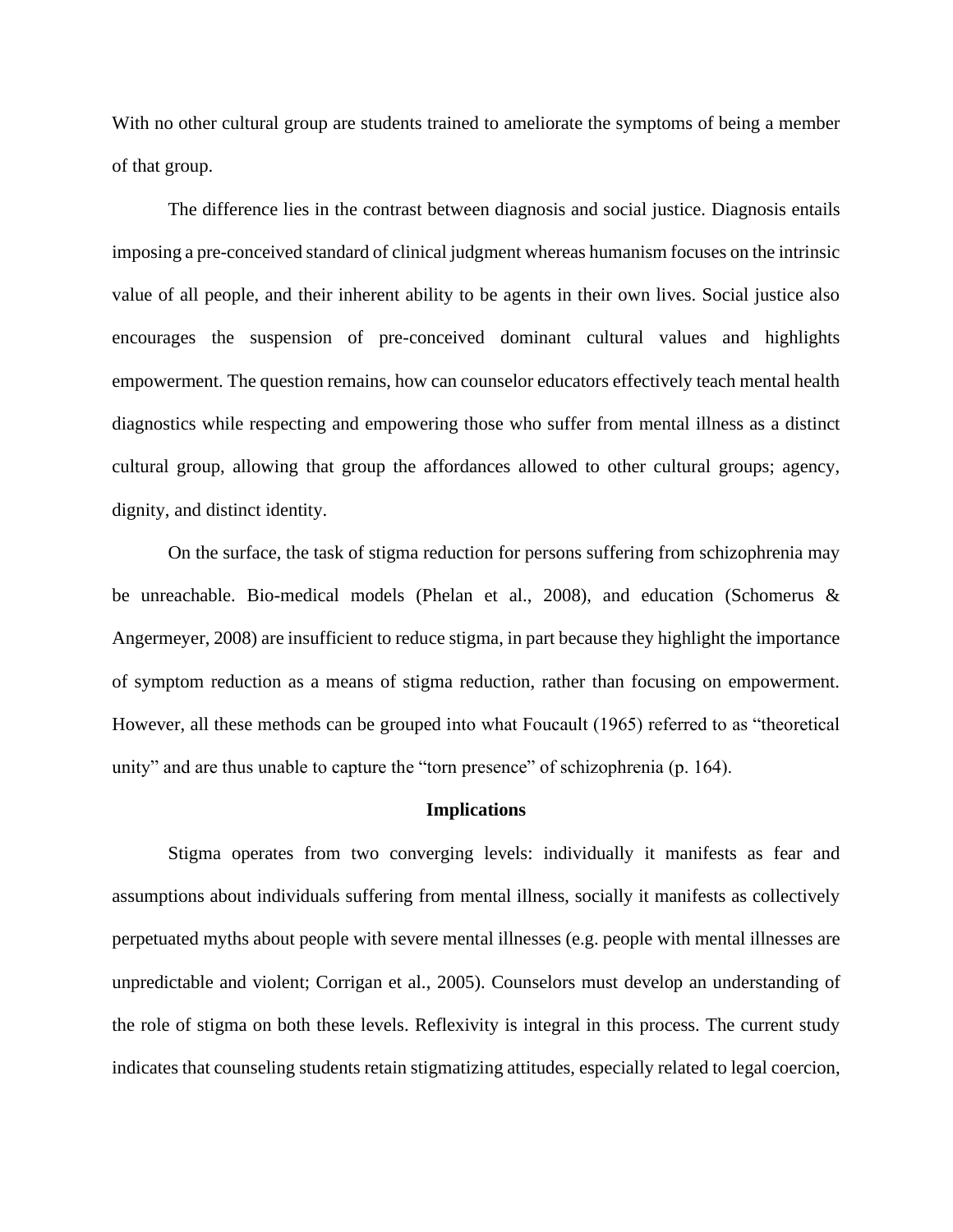much like those of the general population, the challenge becomes helping counselors recognize and overcome the stigma they have about their future clients. Developing case formulations that focus on clients' symptoms from their perspective, taking into account the multiple and intersecting identities may provide CITs, and practicing clinicians a clearer understanding of clients presenting symptoms considering the multiple factors that influence clients' experience of those symptoms (Zalaquett et al., 2008).

The stigma surrounding mental illness operates from an individualistic perspective, assuming the client or some internal and/or biological factors are responsible for their symptoms. This perspective renders power differentials invisible, placing the blame and the responsibility for recovery on the clients' shoulders (Fung & Tsang, 2008; Lysaker et al., 2008; Norman et al., 2008). The medicalization of mental disorders, especially severe mental illnesses like schizophrenia may function to enhance stigma and self-stigma for this group (Corrigan et al., 2005). Counselors in training, clinicians, and counselor educators' applications of reflexive practices about the limitations of diagnostic categories, and recognition of the structural barriers to wellness that clients encounter including: self-determination, access to nutritious food, economic sufficiency, and access to safe housing (Fung & Tsang, 2008; Lysaker et al., 2008; Norman et al., 2008).

Reflexivity in practicing counselors may aid in client empowerment by focusing on client strengths (Corrigan et al. 2005), rather than medication compliance and biomedical treatments. Community mental health settings are an ideal environment to shift the focus, although counselors carry heavy caseloads and are influenced by institutional cultures that focus on client deficits. Counselors are one part of a multidisciplinary treatment team wherein, counselors have multiple opportunities to empower their clients and enhance awareness about the social inequalities that clients encounter (CSJ, n.d.; "What is social justice in counseling?", 2003). Counselors can begin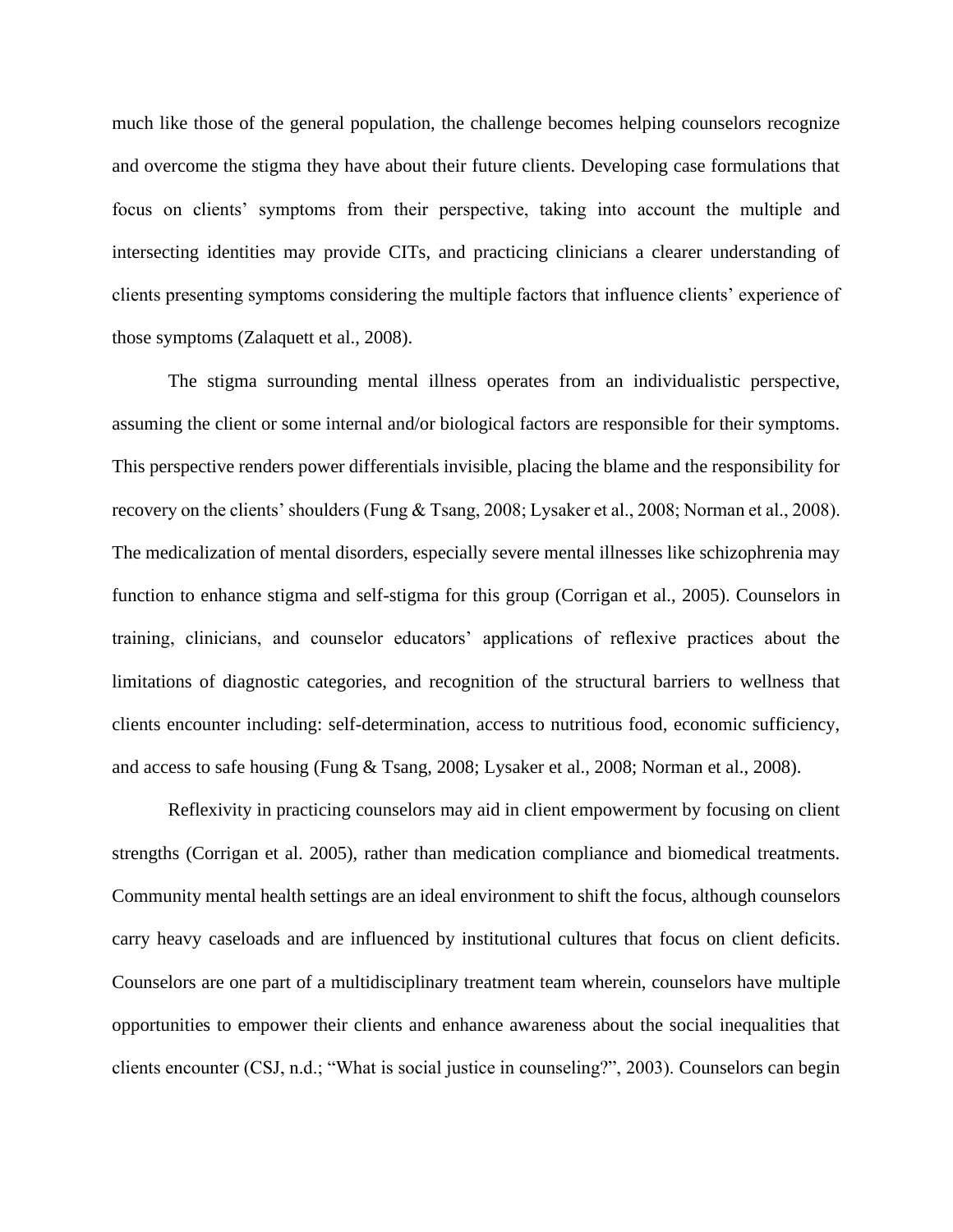to change instutional cultural norms, and help other mental health professionals recognize the multifaceted nature of mental health, thus reducing stigma.

Counselor educators also need to pay close attention to student work and identify students who may not be ready to work with clients suffering from schizophrenia or other severe mental illnesses because they hold stigmatized beliefs about those clients. The results of this study indicate that personal relationships with people living with schizophrenia and other severe mental illnesses reduce support for legal coercion, counselor educators may, therefore, seek opportunities for CITs to interact with this population through guest speakers or service-learning opportunities. Professors and supervisors can also begin to discuss mental illnesses in multicultural classroom settings wherein students examine the balance and distinction between alleviating suffering and empowering clients.

# **Limitations**

 Results from this research are contextualized within the limitations of the study. A goal of quantitative data is its generalizability to populations outside of the sample, the generalizability of this research is limited by methodology and statistical power. Methodologically survey data is limited by bias, as participants' responses can be influenced by social desirability. Results based on desirable responses are not indicative of genuine reactions towards those suffering from schizophrenia. Statistical power ranged from small to medium effect sizes, indicating that these results are limited in their generalizability and require follow-up studies to confirm or refute findings. Finally, this study only examined counseling students and not counseling professionals. These results may be limited only to students; however, Smith and Cashwell (2010) found that tolerance increased as students moved into professional roles.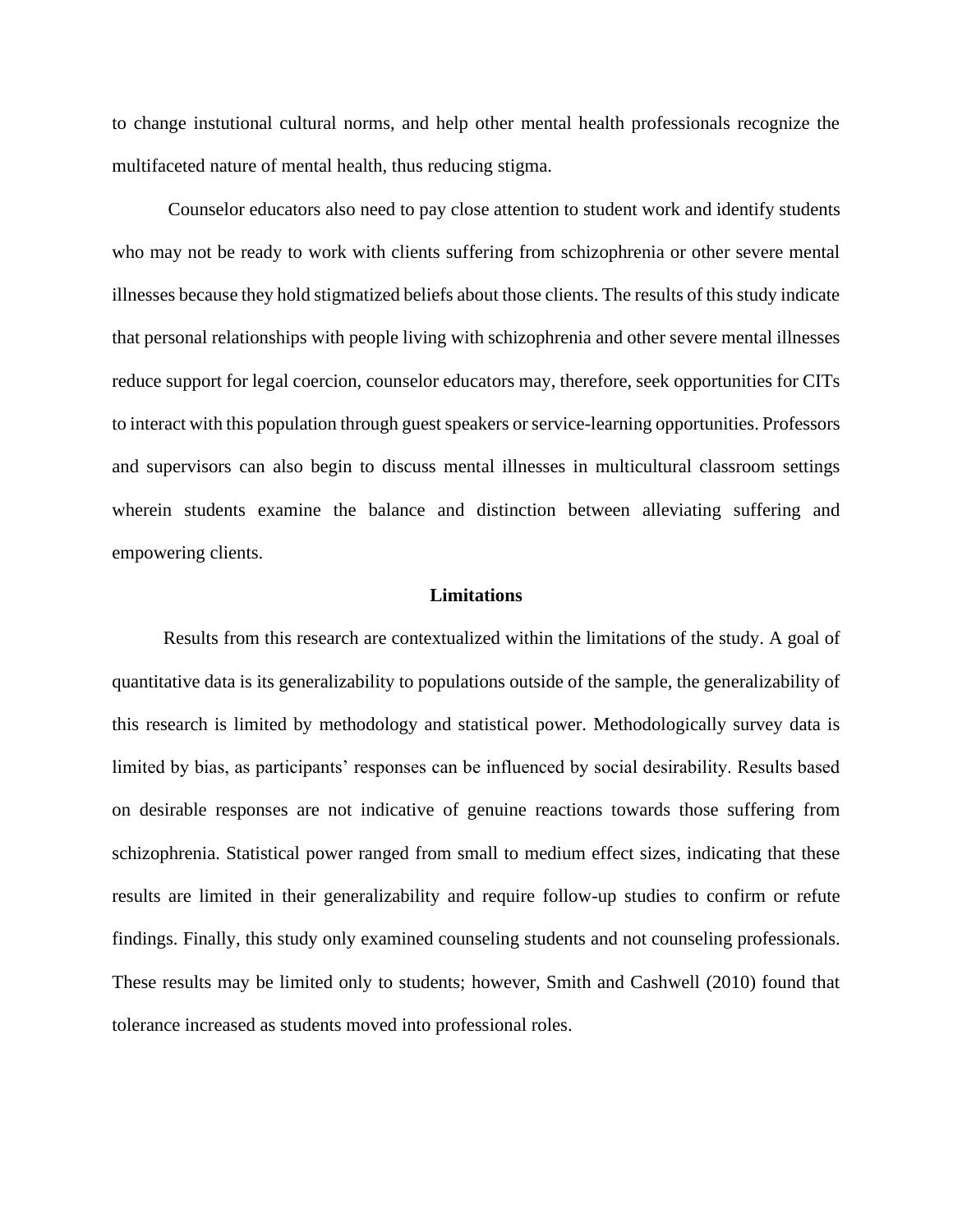# **Recommendation for Future Research**

 The limitations of the study provide insight into future research. Expanding the sample size to increase effect is an important next step. Also, including professional counselors and counselor educators as participants, this expanded sample could provide a fuller examination into tolerance and stigma within the whole of the counseling profession. In addition to addressing the limitations of this study future research can also expand and enhance findings. Examining tolerance and stigma towards different types of mental illness would expand the findings of this study and promote an understanding that goes beyond schizophrenia. Including the variable of self-efficacy in working with clients who suffer from severe and persistent mental illness could serve as a mediating variable for tolerance and stigma.

# **Conclusion**

 The purpose of this study was to examine social tolerance and support for legal coercion for someone suffering from schizophrenia. The results provide additional confirmation of a promising trend in the counseling profession. Counselor educators are helping students develop greater levels of tolerance for those suffering from schizophrenia when compared to their peers in other programs (Crowe & Averett, 2015; Crowe et al., 2016; Smith & Cashwell, 2010, 2011). In addition to confirming the results of previous studies, this study also showed graduate education as an equalizing force in legal coercion. The legal coercion results represent a unique value of graduate education that goes beyond counseling. As the counseling professions continue to engage in the causes of social justice it is important to continue to promote social justice for those suffering from mental illness in conjunction with other cultural groups. It is also important to acknowledge the role of graduate education itself as a vehicle for social justice.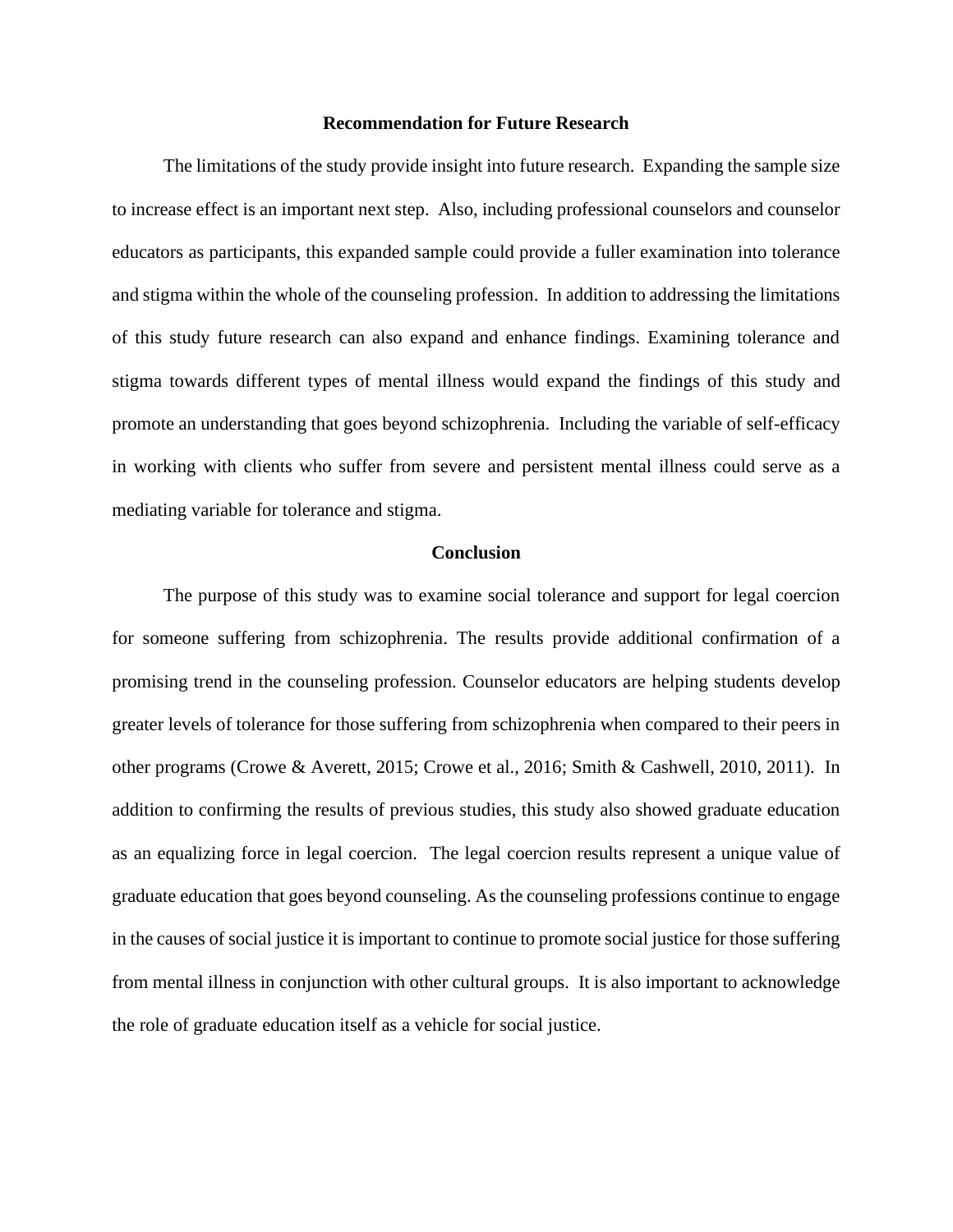#### References

- American Counseling Association. (2014). 2014 ACA code of ethics. https://www.counseling.org/docs/default-source/default-document-library/2014-code-ofethics-finaladdress.pdf
- Bonnie, R. J., & Monahan, J. (2005). Coercion to contract: Reframing the debate on mandated community treatment for people with mental disorders. *Law and Human Behavior, 29,*  485-503.
- Chung, R. C., & Bemack, F.P. (2012). *Social justice counseling: The next steps beyond multiculturalism*. Thousand Oaks: CA: Sage Publications, Inc.
- Cohen, J. (1969). *Statistical power analysis for the behavioral sciences*. New York, NY: Academic Press.
- Corrigan, P. W., Watson, A. C., Byrne, P., & Davis, K. E. (2005). Mental illness stigma: Problem of public health or social justice?. *Social Work, 50*, 363-368.
- Council for Accreditation of Counseling and Related Educational Programs (2015)*. 2016 CACREP Standards*. Alexandria, VA: Author.
- Counselors for Social Justice. (n.d.) *Counselors for social justice: Mission*. https://counselingcsj.org/about/
- Counselors for Social Justice. (2003). *What is social justice in counseling?* (2003). https://counseling-csj.org/
- Crowe, A., & Averett, P. (2015). Attitudes of mental health professionals towards mental illness: A deeper understanding. *Journal of Mental Health Counseling, 37*(1), 47-62. doi: 10.17744/mehc.37.1.l23251h783703q2v
- Crowe, A., Averett, P., Scott Glass, J., Dotson-Blake, K. P., Grissom, S. E., Ficken, D. K., Holland, V. H., & Holmes, J. A. (2016). Mental health stigma: Personal and cultural impacts on attitudes. *Journal of Counselor Practice, 7*(2), 97-119. doi:10.22229/spc801925
- Finlay, W. M. L., Dinos, S., & Lyons, E. (2001). Stigma and multiple social comparisons in people with schizophrenia. *European Journal of Social Psychology, 31*, 579-592.
- Foucault, M. (1965). *Madness and civilization: A history of insanity in the age of reason*. New York, NY: Vintage Books.
- Fung, K. M. T., & Tsang, H. W. H. (2008). Self-stigma of people with schizophrenia as a predictor of their adherence to psychological treatment. *Psychiatric Rehabilitation Journal, 32*, 95- 104.
- Gonzalez-Torres, M. A., Oraa, R., Aristegui, M., Fernandez-Rivas, A., & Guimon, J. (2007). Stigma and discrimination towards people with schizophrenia and their family members: A qualitative study with focus groups. *Social Psychiatry and Psychiatric Epidemiology, 42*, 14-23.
- Gray, A. J. (2002). Stigma in psychiatry. *Journal of the Royal Society of Medicine, 95*, 72-76.
- Lauber, C., Anthony, M., Ajdacic-Gross, V., & Rossler, W. (2004). What about psychiatrists' attitude to mentally ill people? *European Psychiatry, 19,* 423-427.
- Lauber, C., Nordt, C., & Rossler, W. (2006). Attitudes and mental illness: consumers and the general public are on one side of the medal, mental health professionals on the other. *Acta Psychiatrica Scandinavica, 114*(2), 145-146. doi:10.1111/j.1600-0447.2006.00864x
- Lysaker, P. H., Salyers, M. P., Tsai, J., Spurrier, L. Y., & Davis, L. W. (2008). Clinical and psychological correlates of two domains of hopelessness in schizophrenia. *Journal of Rehabilitation Research & Development, 45*(6), 911-920.